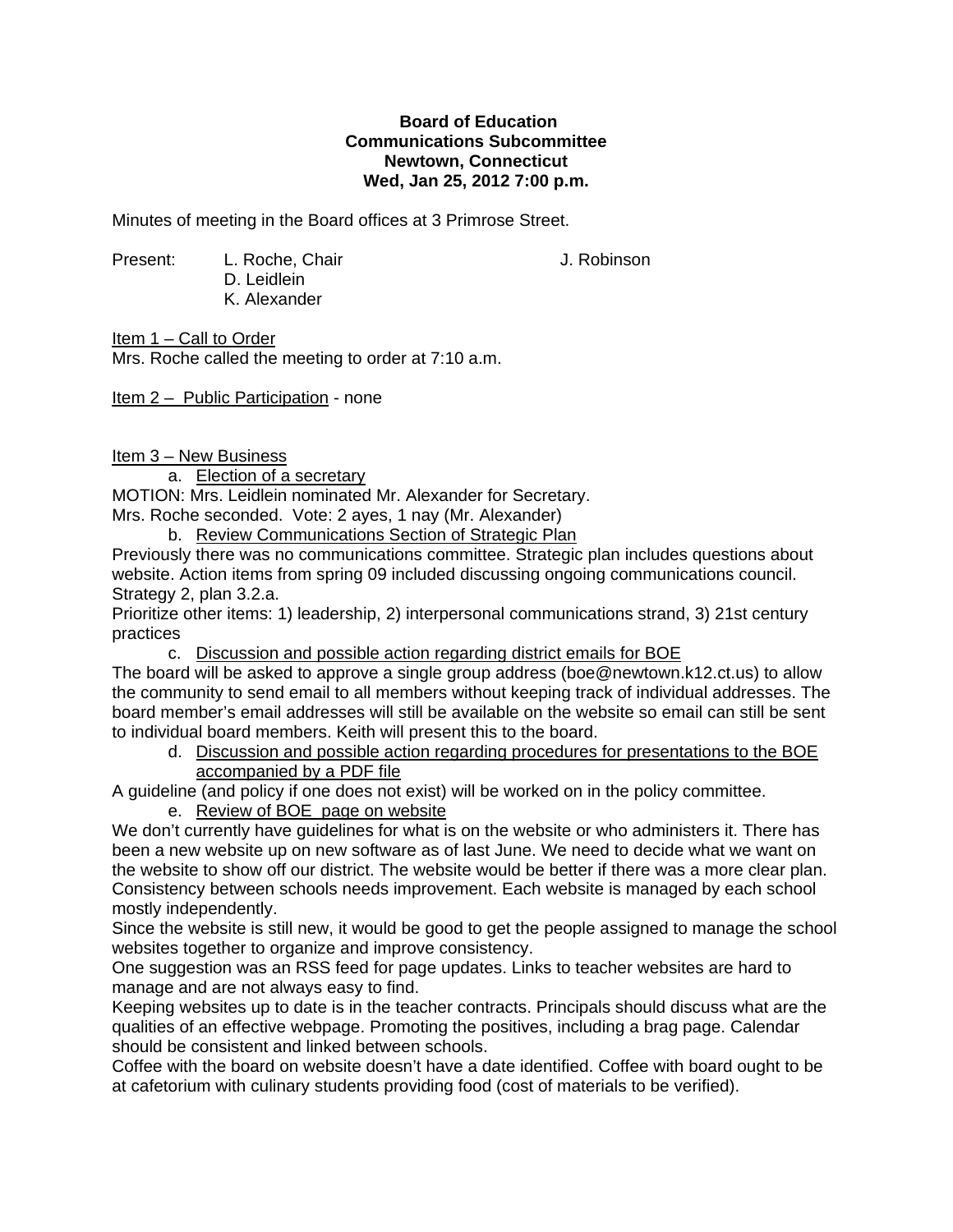The current plan from this point, is to get consistency of the websites first and then get feedback from community. Follow through with action steps.

f. Discussion and possible action regarding procedures for audio and video recordings posted to the district website

Community feedback is good on recording of meetings at this point. A policy and guidelines will be worked out for posting and retention of audio/video of meetings. Current suggestion is to post only regular board meetings and use minutes for other meetings. Complete minutes and attachments should be posted already by policy.

We also need the presentations and other documents provided before meetings wherever possible and should at least be left at the meeting so that the electronic versions of these documents can get posted along with meeting recordings and minutes. These items are also referred to the Policy Committee. Broad policy could be that copies of anything brought to a meeting should be provided to the board. Guidelines then could be to ensure that the presentations should be provided ahead of time as .pdf files.

g. Action steps assigned

Mrs. Leidlein created list--attached

h. Establish a schedule of meetings

The third Wednesday of each month at 7:30pm was suggested but February meeting is planned for the  $27<sup>th</sup>$  at 4:30pm (for 1 hour) at Reed to meet with the website coordinators from each school and the district.

Student email, which is currently being rolled out, was also discussed. A staff policy on acceptable use, had to go through teacher's union as well. District student email will be rolled out so that teachers can start to push documents to kids.

The board members section of the website was also discussed as potentially being reworked to be more convenient for parents.

Item 4 – Public Participation - none

Item 5 – Adjournment

MOTION: Mrs. Leidlein moved to adjourn. Mr. Alexander seconded. Vote: 3 ayes The meeting adjourned at 8:35 p.m.

 $\overline{\phantom{a}}$  , and the contract of the contract of the contract of the contract of the contract of the contract of the contract of the contract of the contract of the contract of the contract of the contract of the contrac

Respectfully submitted:

 Keith Alexander **Secretary**